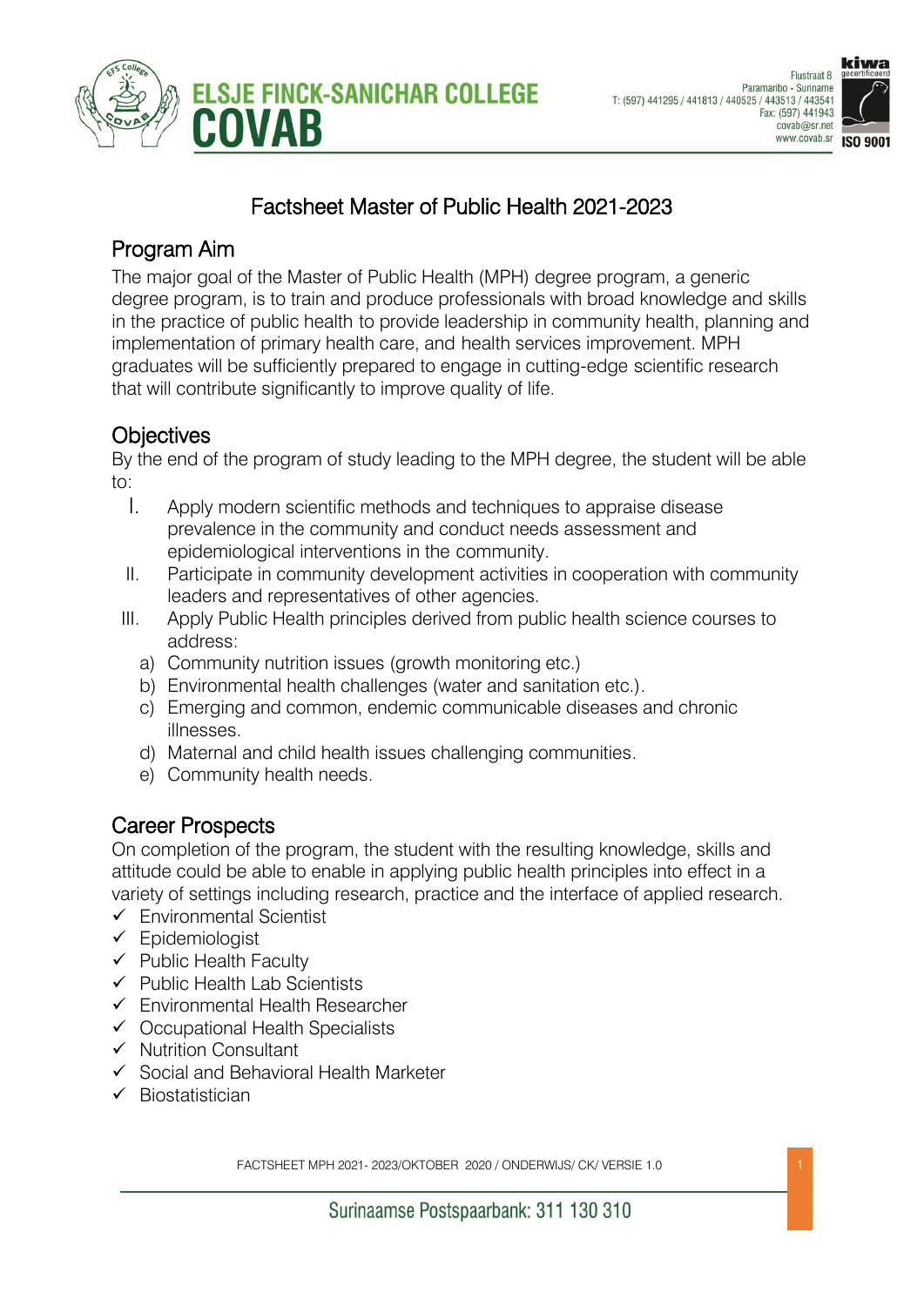



# Program Regulation

| Program Title                         | Master of Public Health                                                                                                                                                                                                                                                                                                                                                                                                                                                                                                                                                                                                                                |  |
|---------------------------------------|--------------------------------------------------------------------------------------------------------------------------------------------------------------------------------------------------------------------------------------------------------------------------------------------------------------------------------------------------------------------------------------------------------------------------------------------------------------------------------------------------------------------------------------------------------------------------------------------------------------------------------------------------------|--|
| <b>Program Duration</b>               | <b>Two Years</b>                                                                                                                                                                                                                                                                                                                                                                                                                                                                                                                                                                                                                                       |  |
| <b>Eligibility Criteria</b>           | Bachelor's degree in public health/ health<br>a)<br>sciences/ paramedical science/ social work<br>from recognized university.<br>b) With a current license to practice.<br>c) With at least 1-2 years of bedside experience.<br>Certificate of Employment<br>d)<br>Clearance of Interview<br>e)<br><b>TOEFL</b> test<br>f                                                                                                                                                                                                                                                                                                                              |  |
| Medium of Instruction                 | English                                                                                                                                                                                                                                                                                                                                                                                                                                                                                                                                                                                                                                                |  |
| Mode of Delivery                      | Online Programs                                                                                                                                                                                                                                                                                                                                                                                                                                                                                                                                                                                                                                        |  |
| Learning Methodology                  | The core learning methodology includes BRICS<br>model, Continuous assessment,<br>Forum Discussions, FSI, Case Studies, Contextual,<br>Capstone Project Work, Article Review, and<br>Research Project.                                                                                                                                                                                                                                                                                                                                                                                                                                                  |  |
| Academic Requirement:                 | $\checkmark$ Learn modules by resources delivered (PPT<br>Lectures, PDF E-Books, Video's)<br>$\checkmark$ Lectures, and external references provided by<br>faculty<br>← Undergo Contextual Project<br>$\checkmark$ Actively participate in the Forum Discussions<br>Attend Faculty Students Interaction Sessions<br>$\checkmark$<br>$\checkmark$ Accomplish Capstone Projects<br>← Undergo Article Reviews and Book Reviews<br>Submit Reflective Assessment of Learning<br>$\checkmark$<br>Outcome (RALO)<br>$\checkmark$ Attempt proctored Final Examination on each<br>subject<br>Participation in TAU E- conference is<br>$\checkmark$<br>Mandatory |  |
| <b>Eligibility for</b><br>Examination | Students should have attendance in the following<br>requirements:<br>$\checkmark$ MCQ's - 80 %                                                                                                                                                                                                                                                                                                                                                                                                                                                                                                                                                         |  |

FACTSHEET MPH 2021- 2023/OKTOBER 2020 / ONDERWIJS/ CK/ VERSIE 1.0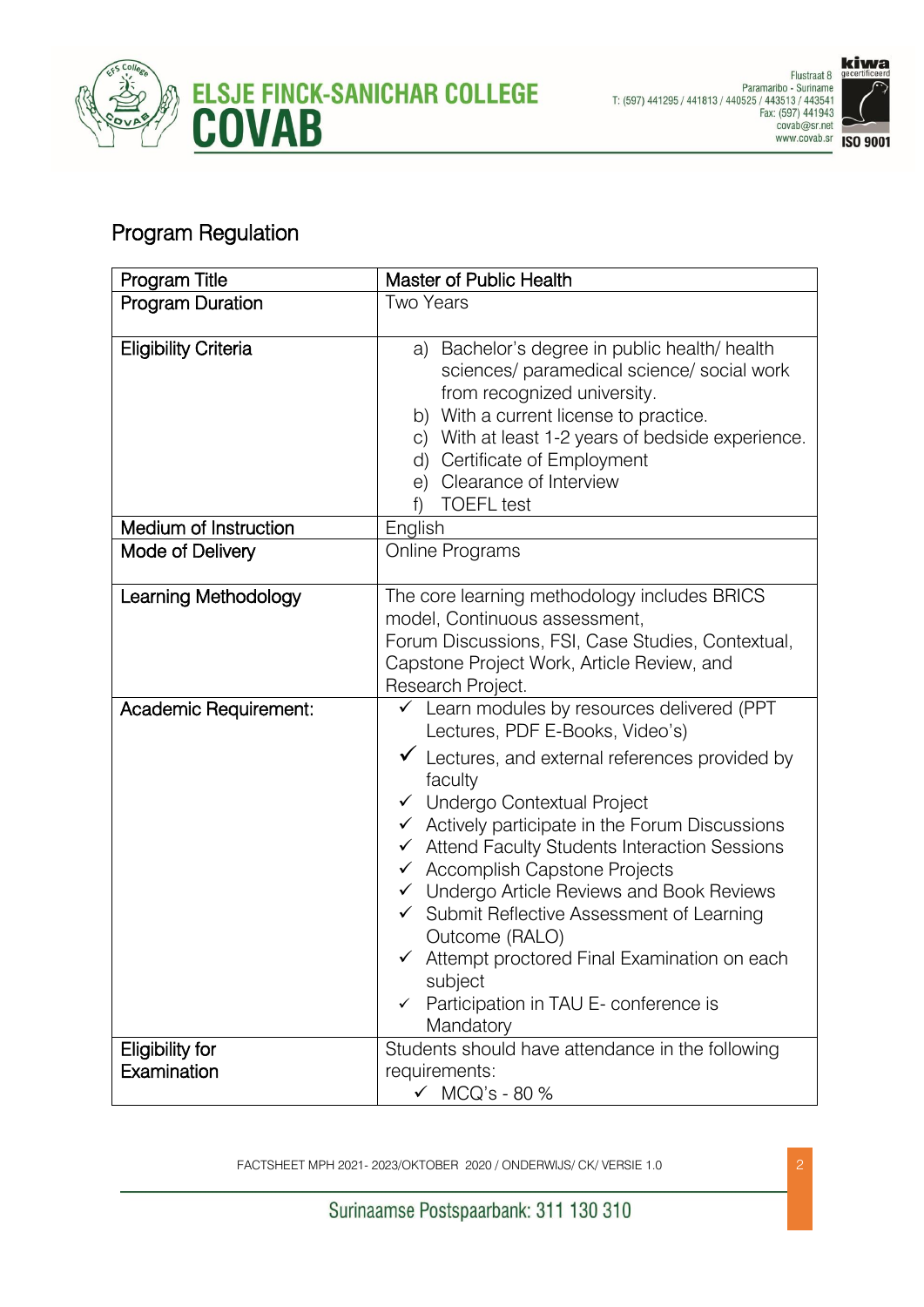





| $\checkmark$ Forum Discussion - 80%                            |
|----------------------------------------------------------------|
| $\checkmark$ Faculty Student Interaction Session - 80%         |
| ✔ Submission of Contextual Project/Case Study                  |
| and Capstone Projects                                          |
| $\checkmark$ 50% of Internal Marks and 50% of External         |
| Marks.                                                         |
| The student must carry out a research work<br>✓                |
| relevant to their area of specialization.                      |
| Student will develop their practical skills by<br>$\checkmark$ |
| applying their theoretical knowledge on the                    |
| chosen topic of research and publish the same                  |
| as a research article.                                         |
| $\checkmark$ The student must identify their Guide by          |
| themself, Guide will act as a Local supervisor for             |
| the student to complete his/her Research Work                  |
| Successfully.                                                  |
| Co-guide will be allotted by TAU to monitor and                |
| evaluate the research work.                                    |
|                                                                |

FACTSHEET MPH 2021- 2023/OKTOBER 2020 / ONDERWIJS/ CK/ VERSIE 1.0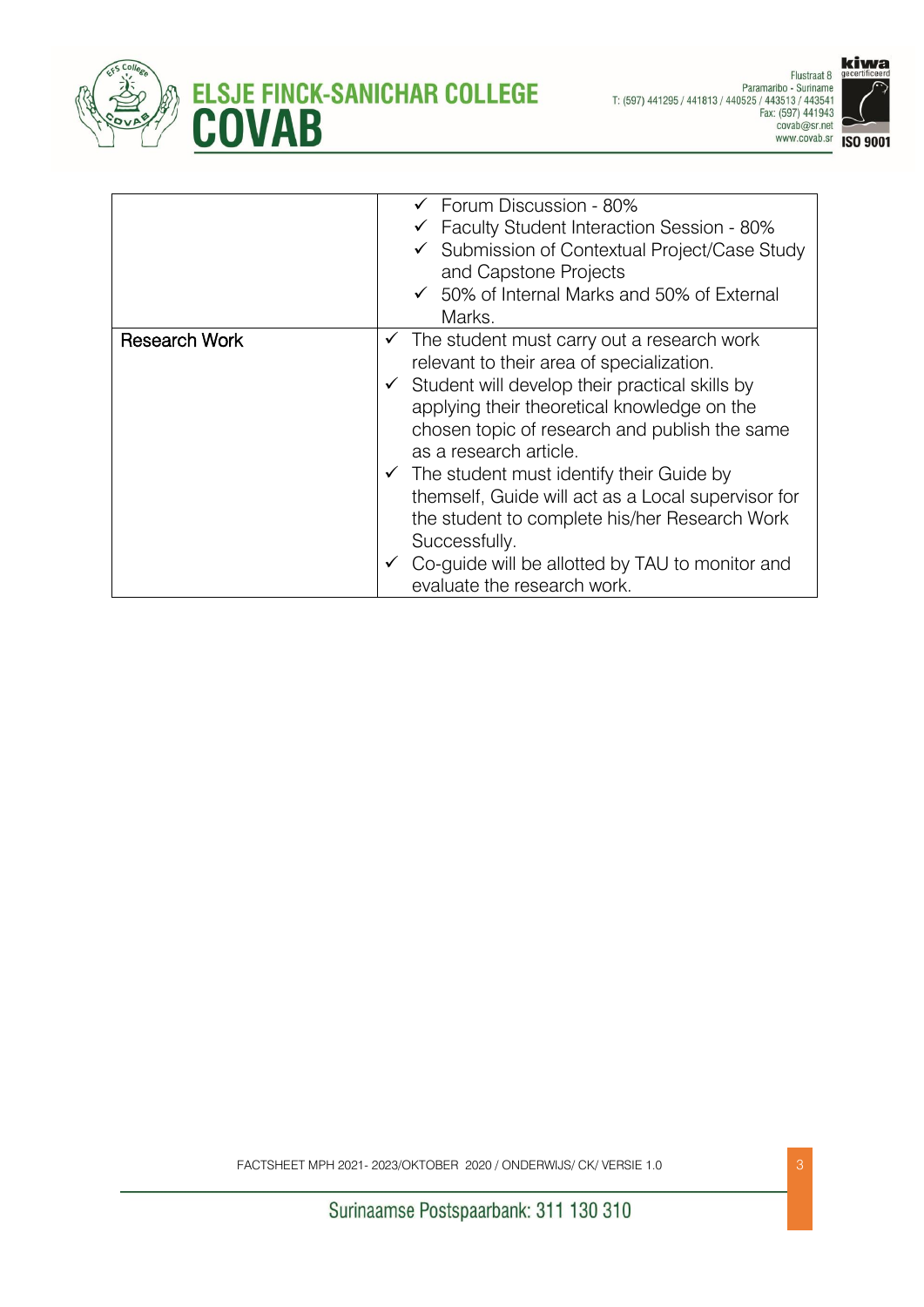



## Program Structure

| <b>Block</b>       | <b>Subjects</b>                                                       | <b>Credit</b>  |
|--------------------|-----------------------------------------------------------------------|----------------|
| Block 1            | Introduction to Public Health Practice                                | $\overline{4}$ |
| Block 2            | Epidemiology                                                          | $\overline{4}$ |
| Block 3            | <b>Biostatistics</b>                                                  | $\overline{4}$ |
| Capstone Project 1 |                                                                       | 2              |
| Block 4            | <b>Environmental Health</b>                                           | $\overline{4}$ |
| Block 5            | <b>Public Health Policy</b>                                           | $\overline{4}$ |
| Block 6            | Social and Behavioral Health                                          | $\overline{4}$ |
| Capstone Project 2 |                                                                       | $\overline{2}$ |
| Block 7            | <b>Research Methodology</b>                                           | $\overline{4}$ |
| Block 8            | <b>Occupational Health</b>                                            | $\overline{4}$ |
| Block 9            | <b>Public Health Nutrition</b>                                        | $\overline{4}$ |
| Block 10           | Global health and Disaster Management                                 | $\overline{4}$ |
| <b>Block 11-12</b> | <b>Final Project Report Submission</b><br>Publication<br>E-conference | 16             |
|                    | <b>Total Credits</b>                                                  | 60             |

FACTSHEET MPH 2021- 2023/OKTOBER 2020 / ONDERWIJS/ CK/ VERSIE 1.0 4